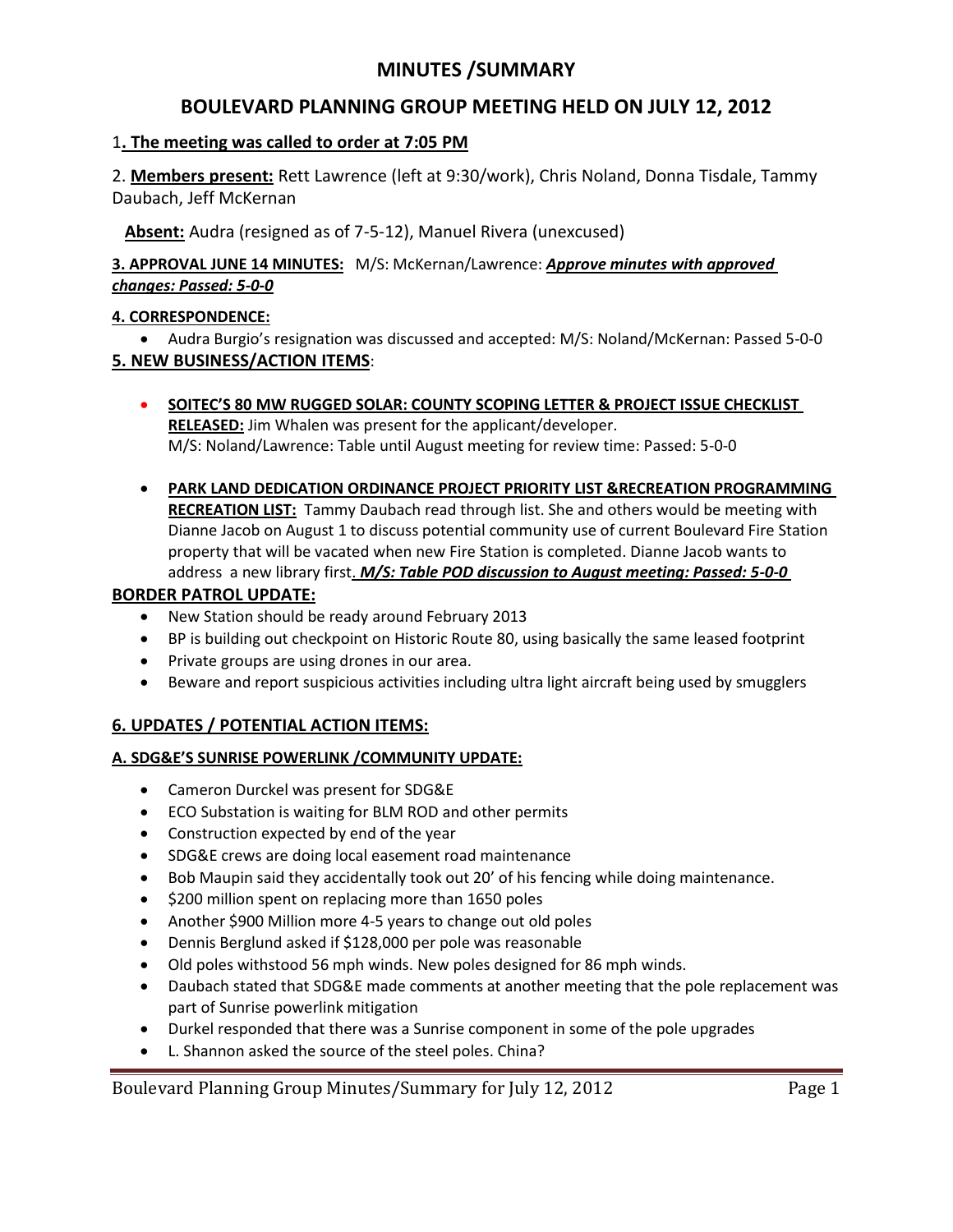- EV Day stands or High Heat
- SDG&E will make \$800 million on Sunrise over life of project
- Sunrise capacity is 800-1,000 for now. CALISO runs the line.
- Maupin asked about the end of the 50 year SWPL ROW easement across his property
- In response to questions about EMF measurements under SWPL, Durckel said the same current capacity should measure same strength. Call ISO with questions

## **B. BOULEVARD /JACUMBA /LA POSTA FIRE SAFE COUNCIL REPORT:**

Oak tree / oak borer damages discussed

#### **BOULEVARD /JACUMBA REVITALIZATION REPORT:**

Tammy Daubach reported the August 1 meeting with Dianne Jacob on community center issues.

#### **D. ENERGIA SIERRA JUAREZ GEN-TIE MUP APPEAL UPDATE:**

August 8 is tentative Board of Supervisors hearing date.

#### **E. JULY 20 PLANNING COMMISSION WIND ENERGY ORDINANCE & PLAN AMENDMENT DEIR HEARING:**

 *M/S: McKernan/Lawrence: Approve Chair to represent Group at hearing with previous and new information: Passed: 5-0-0* 

## **F. JUNE 21 CPUC HEARING ON ECO SUBSTATION (TULE WIND) (CPUC APP A.09.08.003):**

 The Public Utilities Commission voted to approve the \$435 ECO Substation project, on consent, without discussion.

## **G. ODD-NUMBERED SEATS UP FOR ELECTION IN NOVEMBER 2012:**

 Applications are due at Registrar of Voters between July 16th and August 10th. At least one incumbent of 3 has confirmed running

#### **H. SOITEC'S 20 MW LANEAST LLC:**

Whalen reported nothing new. Project is last in priority

### **I. SOITEC'S 45-60 MW TIERRA DEL SOL SOLAR FARM LLC: MUP Pre-App. 3992: 11-022:**

## **J. SOITEC 5.4-6.5 MW LANWEST SOLAR LLC MAJOR USE PERMIT (PROJECT #P12-002):**

• Still waiting for County. Nothing new

#### **AB2551:**

- Whalen confirmed he worked on the bill with Assemblyman Ben Hueso so local jurisdictions can incentivize renewable energy and return benefits to the communities
- Solar tax exclusions from property taxes through 2016
- Whalen handed out county "cumulative projects" map with 28 projects
- He gave map to committee members in Sacramento
- Used existing infrastructure finance law—only used twice in state at Lego Land and San Francisco housing project
- Handed out his comparison between AB2551 and Infrastructure Finance Districts
- Changed AB2551 to make sure funds stay in impacted area
- Discussion on bill's negatives and blood money aspects
- District boundaries could be same as Boulevard Planning Area boundaries.
- Whalen quoted Dianne Jacob about opposing projects while accepting benefits
- First week in August the Senate Appropriations Committee will vote on AB2551 for a second time.
- At last hearing, Howard Jarvis Tax Association and Real Estate Board lobbyists spoke in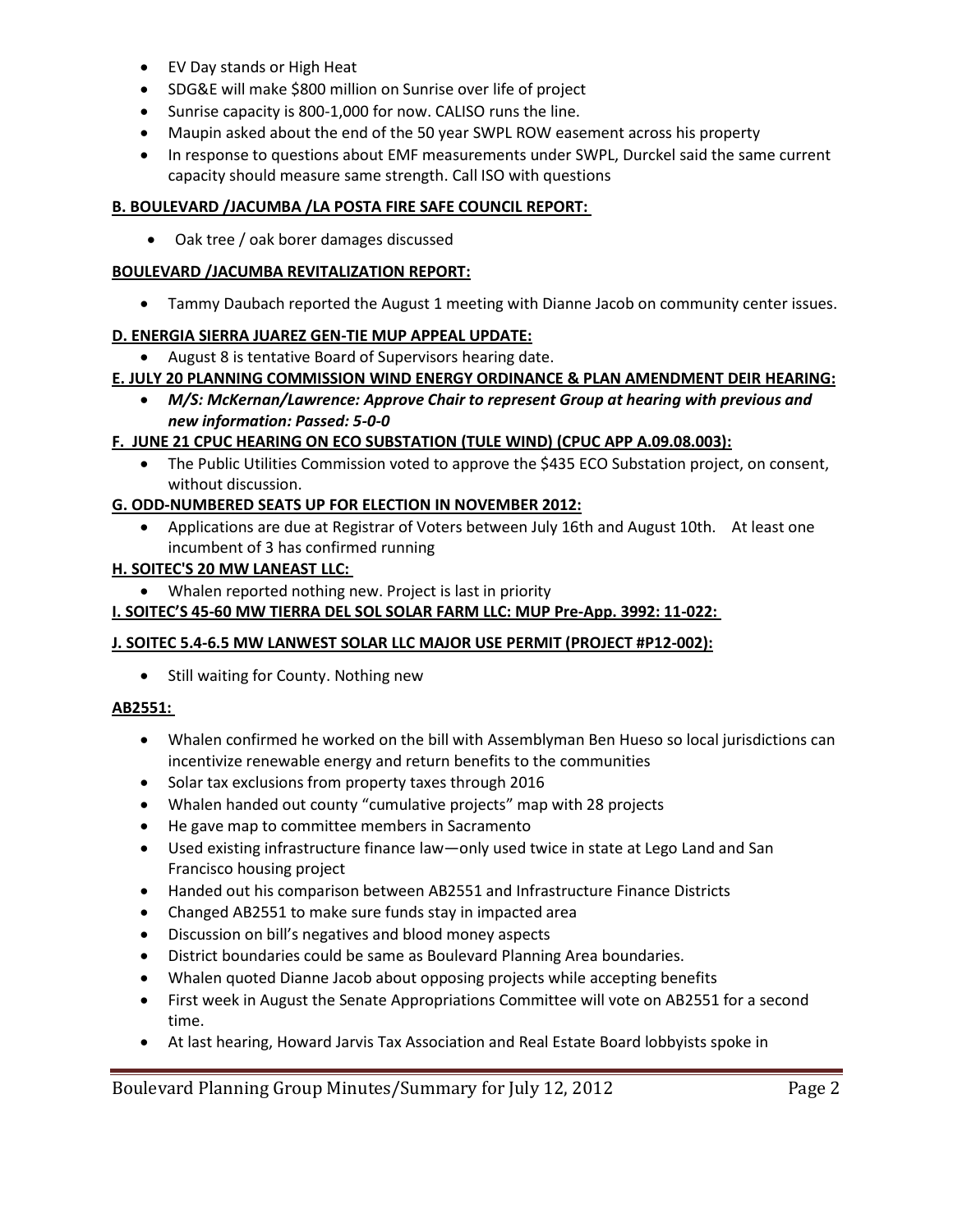opposition

- Now, Lancaster and Mojave are interested in AB2551
- Senator Juan Vargas supports AB2551
- Existing law would allow money generated in one area to be moved out of the impacted area
- M. Ostrander stated this was all a shell game, robbing Peter to pay Paul, that will create funding problems elsewhere when that funding is diverted to infrastructure zone.
- Lawrence reminded Whalen of his 'lobbyist' status and asked for disclosure on how his clients will benefit from AB2551 approval
- Whalen used the example of a \$2M turbine and that AB2551 would compel part of County's 1 % of 11% to stay in the new district
- Will need to go through legislative counsel
- Berglund asked about solar tax in 2016. If County sees reduction in taxes in one area they will want to restore it
- Whalen claimed that land values have gone up 7%--but not houses.
- Maupin complained the he is now stuck between Soitec's Tierra Del Sol project, Lansing's wind projects with his agriculture preserve tax increase by 16% and he is not allowed to protest.

## **K. TULE WIND MUP: AUG 8 TENTATIVE BOARD OF SUPERVISORS HEARING DATE:**

• Reviewed issues in advance of hearing

## **L. SOLFOCUS SOLAR PROJECT APPLICATIONS FOR BOULEVARD/CRESTWOOD:**

• Nothing to report

## **M. CAMPO NATION/INVENERGY/SDG&E'S 160-250 MW SHU'LUUK WIND PROJECT:**

- Daubach reported attending the June 11 Shuluuk presentation at the renewable energy society meeting at the California Center for Sustainable Energy
- Concerned citizens from Boulevard, Campo and Jacumba were present. Less than 20 people present
- Good questions were asked—not much new information
- DEIR should be out soon for public review

## **N. ENEL'S 158 MW JEWEL VALLEY WIND & 10 MW SOLAR:**

 No new information other than potential impacts to Jewel Valley Wind related to Planning Commission looking to exclude residential areas south of I-8 due to parcelization and density of existing residents.

## **O. ROUGH ACRES RANCH CAMPGROUND MUP CASE #3992-11-002; MCCAIN VALLEY ROAD: APN #'S 611-060-03; 611-070-01; 611-070-03 AND 611-030-01 KIVA #11-0138043;**

- Whalen reported that they are finishing up the final. It is the toughest and it looks like the submittal will be filed with the County in August.
- Tammy Daubach reported that three more McCain Conservation Camp inmates were returned to prison for infractions, stating that campgrounds should not be placed next to prison camps. No Action taken.

## **P. AMONIX JACUMBA SOLAR POWER: Major Use Permit (MPA) 11-1014**: No new information.

## **Q. BP SOLAR NORTH AMERICA LLC: 20 MW JACUMBA SOLAR / MAJOR USE PRE-APP 3992-11-023:**

• No new information

Boulevard Planning Group Minutes/Summary for July 12, 2012 Page 3